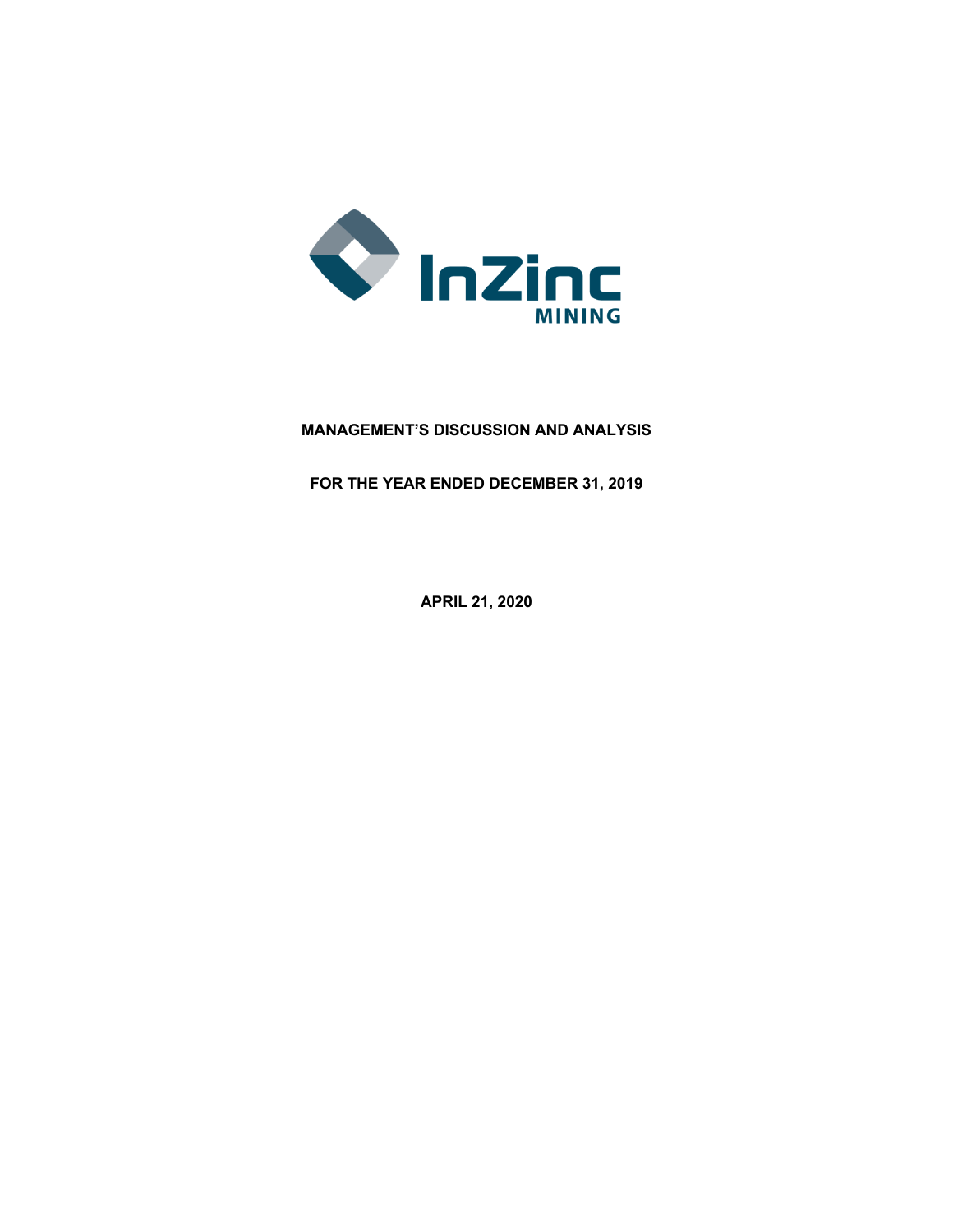### **Description of Management's Discussion and Analysis**

The purpose of this Management's Discussion and Analysis ("MD&A") is to explain management's point of view regarding the past performance and future outlook of InZinc Mining Ltd. (the "Company"). This report also provides information to improve the reader's understanding of the consolidated financial statements and related notes for the year ended December 31, 2019 and 2018 as well as important trends and risks affecting the Company's financial performance. Those financial statements are prepared in accordance with International Financial Reporting Standards ("IFRS") as issued by the International Accounting Standards Board. All amounts in the financial statements and in this discussion and analysis are expressed in Canadian dollars, unless otherwise indicated. The following discussion is dated and current as of April 21, 2020. This MD&A contains forward-looking information and statements which are based on the conclusions of management. The forward-looking information and statements are only made as of the date of this MD&A.

The Company's certifying officers, based on their knowledge, having exercised reasonable diligence, are also responsible to ensure that these filings do not contain any untrue statement of a material fact or omit to state a material fact required to be stated or that is necessary to make a statement not misleading in light of the circumstances under which it was made, with respect to the period covered by these filings, and these financial statements together with the other financial information included in these filings. The Board of Directors approves the financial statements and MD&A and ensures that management has discharged its financial responsibilities. The Board's review is accomplished principally through the Audit Committee, which meets periodically to review all financial reports, prior to filing.

Additional information on the Company is available on SEDAR and at the Company's website, www.inzincmining.com.

#### **Forward-Looking Statements**

Certain disclosures contained in this MD&A may constitute forward-looking information. This is information regarding possible events, conditions or results of operations of the Company that is based upon assumptions about future economic conditions and courses of action which is inherently uncertain. All information other than statements of historical fact may be forward-looking information.

Forward-looking information is subject to a variety of risks and uncertainties which could cause actual events or results to differ from those reflected in the forward-looking statements, including, without limitation, risks and uncertainties relating to the interpretation of drill results and the estimation of mineral resources, the geology, grade and continuity of mineral deposits; the outbreak of an epidemic or a pandemic, including the recent outbreak of the novel coronavirus (COVID-19), or other health crisis and the related global health emergency affecting workforce health and wellbeing; and the possibility that future exploration and development results will not be consistent with the Company's expectations. Some other risks and factors which could cause results to differ materially from those expressed in the forward-looking information contained in this MD&A are described under the heading "Risks and Uncertainties".

Readers are cautioned that any such listings of risks are not, and in fact cannot be, complete. Although the Company has attempted to identify important factors that could cause actual events and results to differ materially from those described in the forward-looking information, there may be other factors that cause events or results to differ from those intended, anticipated or estimated. The Company believes the expectations reflected in the forward-looking information are reasonable but no assurance can be given that these expectations will prove to be correct and readers are cautioned not to place undue reliance on forward-looking information contained in this MD&A.

The forward-looking information contained in this MD&A is provided as of the date hereof and the Company undertakes no obligation to update publicly or revise any forward-looking information, whether as a result of new information, future events or otherwise, except as otherwise required by law. All of the forward-looking information contained in this MD&A is expressly qualified by this cautionary statement.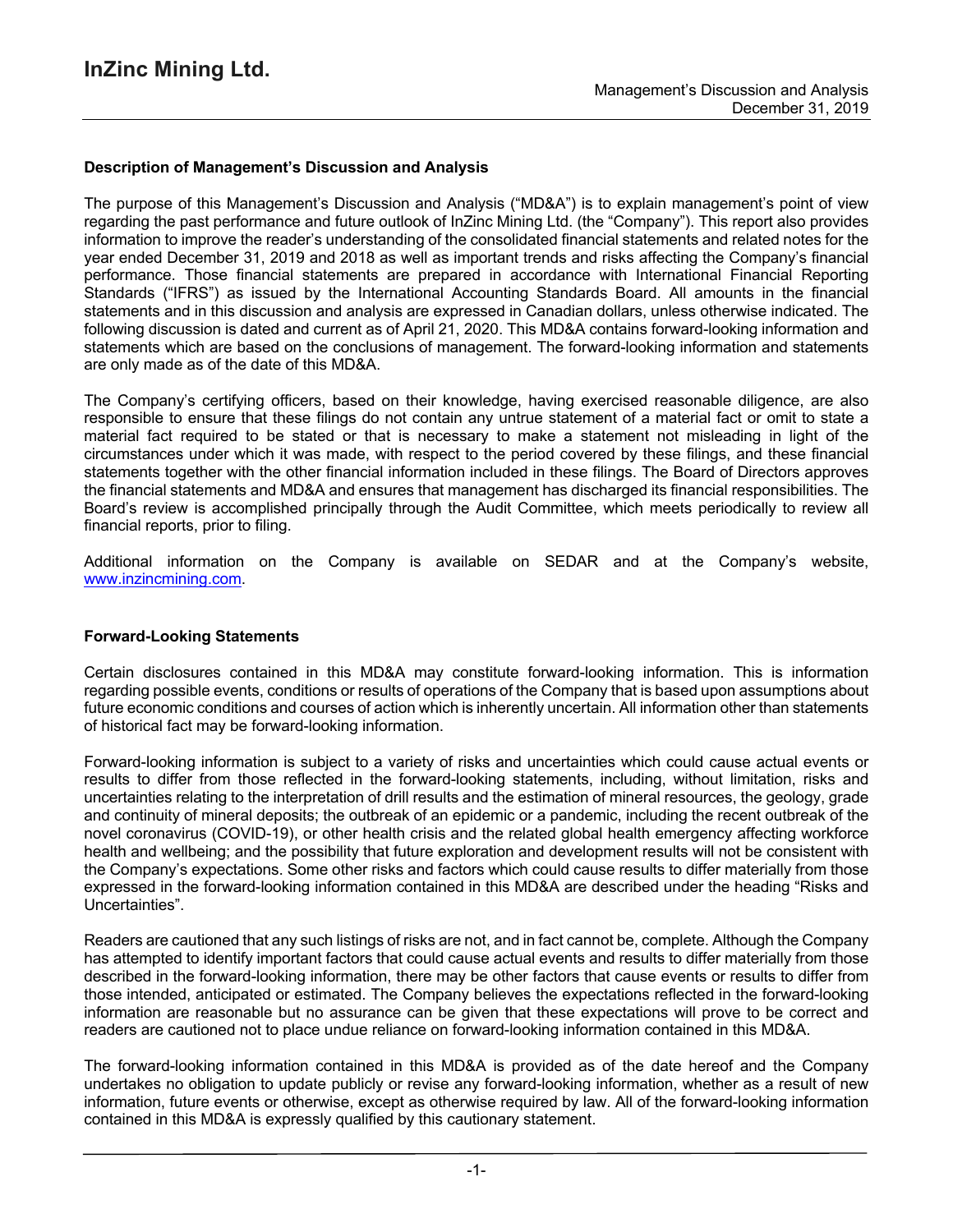## **Description of Business**

The Company is incorporated under the Canada Business Corporations Act and is listed on the TSX Venture Exchange ("TSX-V") under the trading symbol IZN. It was renamed from Lithic Resources Ltd. on February 18, 2014. The principal business of the Company is the acquisition, exploration and development of mineral properties ("exploration and evaluation assets"), either solely or through joint ventures and options.

To date the Company has not generated any revenues.

### **Discussion of Operations**

The Company currently holds three active mineral properties at varying stages of exploration and advancement. The Company's West Desert Zinc Property (100% interest) ("West Desert"), formerly known as the Crypto Zinc Property, is located in western Utah and the early stage Indy Zinc Property (100% option) ("Indy") is located in central British Columbia. Both properties are well located for potential development with proximal access to power, roads and rail infrastructure. In 2018, the Company staked claims comprising the PX property (100% interest) ("PX"), located near West Desert. In addition to exploring its existing properties, the Company is engaged in a continuing review of other properties and projects for possible acquisition.

In 2014, the Company announced the results of a positive Preliminary Economic Assessment ("PEA") on the Company's West Desert ("WD") deposit located approximately 160 km south west of Salt Lake City, Utah. The PEA, based on conventional bulk underground mining and processing, estimated an after-tax NPV (8%) of US\$258 million and IRR of 23% over a 15-year mine life assuming base case long term metal prices (*US\$; zinc = \$1 /lb, copper =* \$3 /lb, iron = \$105 /t, indium = \$600 /kg, silver = \$21 /oz, gold = \$1,300 /oz). The 2014 PEA outlined an indicated resource of 13.0 million tonnes grading 2.16% zinc, 0.23% copper, 33 g/t indium and 48% magnetite, plus an inferred resource of 46.0 million tonnes grading 1.76% zinc, 0.22% copper, 24 g/t indium and 48% magnetite. The 2014 PEA highlighted continued exploration as an integral part of further work leading to a Prefeasibility Study at West Desert.

For additional information on the West Desert PEA please refer to the Company's press release dated April 1, 2014 and the Company's report entitled "Technical Report on the West Desert Zinc-Copper-Indium-Magnetite Project, Preliminary Economic Assessment, Juab County, Utah" at www.inzincmining.com or www.sedar.com.

Indy is located approximately 100 km southeast of the city of Prince George, the major hub for transportation and heavy industry in central BC. The property consists of approximately 11,000 hectares covering a 25 km strike of Cambrian to Mississippian aged sedimentary rock formations prospective for sedimentary hosted zinc deposits.

West Desert, Indy, and PX are at the exploration stage and have not generated any revenues. At December 31, 2019, the Company had not yet achieved profitable operations and has a deficit of \$9,309,315 (2018 - \$9,081,557).

Since the Company's properties are at the exploration stage, it does not have operations or operating results in the conventional use of the terms. The Company's financial success will ultimately be dependent upon finding economically recoverable mineral reserves, confirmation of its interest in those reserves and its ability to obtain the necessary financing to profitably produce those reserves. Further information on the Company's properties can be found on the Company's website at www.inzincmining.com.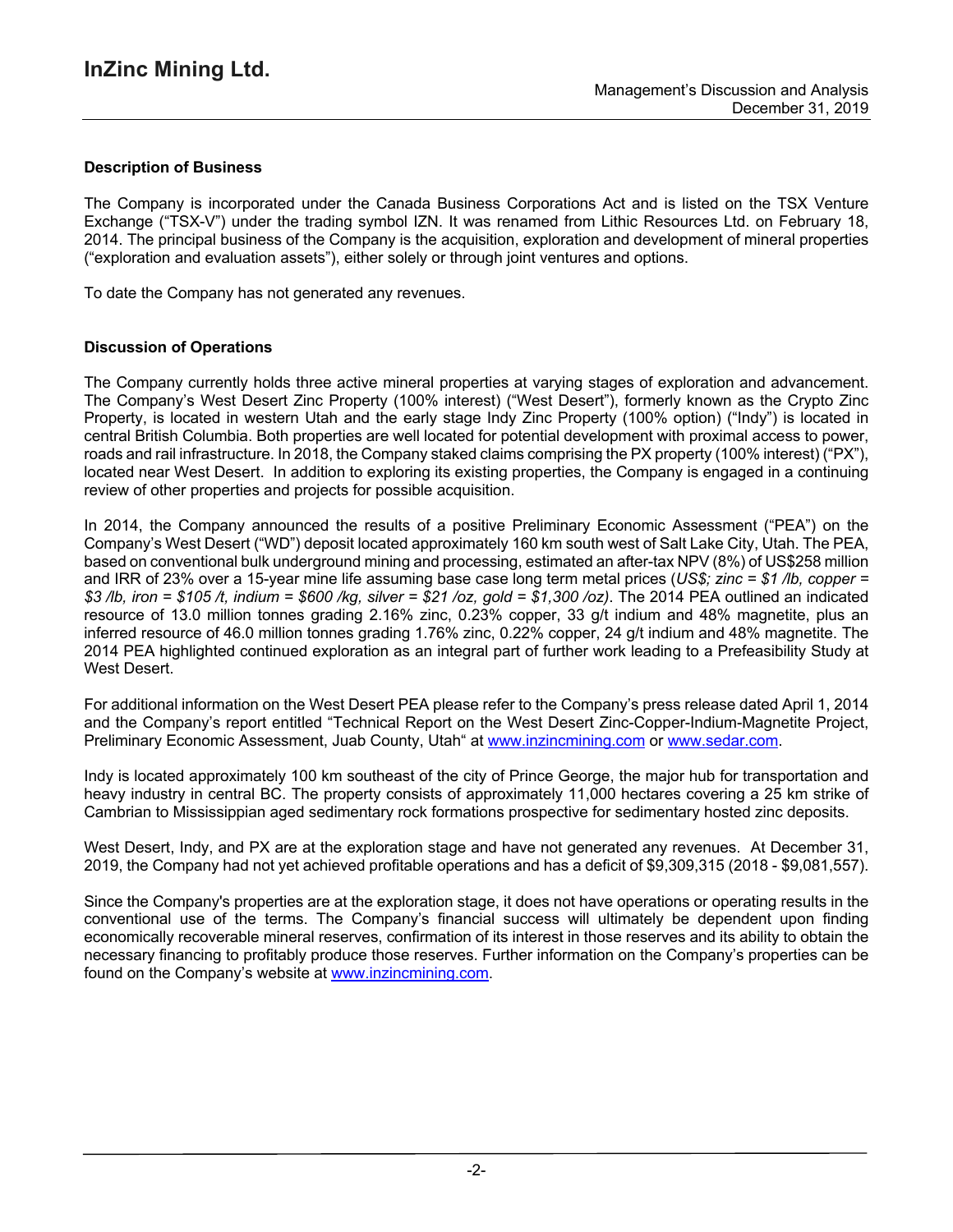## **Mineral Properties**

#### West Desert

West Desert (100%), located in northwestern Utah, is an advanced stage zinc-copper-indium-iron deposit which is open for expansion. A Preliminary Economic Assessment (PEA) completed in 2014 returned positive results and concluded that resource additions, particularly in shallower areas, could further improve the economics of the project. In 2018, drilling discovered new mineralization to the immediate west of the WD deposit including intersections of 15.4 m grading 6.3% Zn, 0.1% Cu, 67 g/t In and 6.8 m grading 16.5% Zn, 0.3% Cu, 60 g/t In,14 g/t Ag. Additional drilling is required to delineate this important new mineralization.

In May of 2005, the Company signed an agreement to purchase a 100% interest in the Property from EuroZinc Mining Corporation ("EuroZinc") in exchange for 1,500,000 shares and \$25,000 in cash. Certain claims comprising the Property are subject to a 1.5% net smelter returns royalty ("NSR") and a future cash payment (\$1,000,000 upon completion of financing necessary for production) currently held by Osisko Gold Royalties Ltd. (formerly Vaaldiam Mining Ltd). Since the 2005 acquisition from EuroZinc, the Company has acquired, either wholly or in part, several additional claims.

West Desert comprises 4,258 acres and is located about 160 km southwest of Salt Lake City. Early mining activity includes the historic Fish Springs Mining District from which recorded production of 2,700,000 oz of silver occurred from the late 19th century through the mid-1950's. These high-grade silver-lead replacement deposits produced about 20,300 tons grading 128 ounces silver per ton (4,389 gpt) and 44% lead. To the west of these workings, the larger WD deposit was discovered in the 1960's and was originally explored for its iron potential. Drilling campaigns in the 1980's, 1990's and by the Company in 2007 - 2008 subsequently outlined the large zinc resources currently hosted in the WD deposit. The property is crossed by a power-line, is easily accessible by road and has railheads within 90 km.

The WD deposit is a significant carbonate replacement deposit, similar in many respects to the deposits comprising the world class Bingham, Park City and Tintic mining districts located some 130 km to the east. Zinc mineralization at West Desert is concentrated in two contiguous zones, known as the Main and Deep (CRD) Zones hosted in a sequence of Cambrian to Ordovician carbonate rocks cut by a quartz monzonite intrusive of Late Eocene age. The Main zone is generally oxidized to a maximum depth of about 250 m. The general distribution of mineralization on the West Desert property shows zoning similar to that in typical porphyry/CRD systems, with an inner zone of molybdenum-rich mineralization grading outwards through copper and zinc, then lead, silver and manganese with increasing distance from the intrusive.

From 2006 to 2010, the Company completed geophysical surveys, metallurgical studies and over 10,000 m of diamond drilling. In September 2010 the Company completed a PEA of the West Desert project. In 2014, the Company completed a revised PEA of the West Desert project which supersedes all earlier reports.

## *Highlights of 2014 PEA*

- After-tax NPV (8%) of US\$258 million, IRR of 23% and payback of 3.7 years assuming base case long term metal prices (US\$; zinc = \$1 /b, copper = \$3 /b, iron = \$105 /t, indium = \$600 /kg, silver = \$21 /oz, *gold = \$1,300 /oz)*
- conventional bulk underground mining of sulphide resources
- 2.37 million tonnes per year mined over a 14.8-year mine life
- conventional processing to produce three clean concentrates
- zinc recoveries of 92% into a concentrate grading 55% zinc and containing high levels of indium
- copper recoveries of 74% into a concentrate grading 29% copper with payable levels of silver and gold
- average annual production of 107.9 million lbs zinc, 9.9 million lbs copper and 1.0 million tonnes iron concentrate (magnetite)
- initial and life-of-mine capex of US\$247.4 million and US\$388.9 million, respectively
- good potential for resource expansion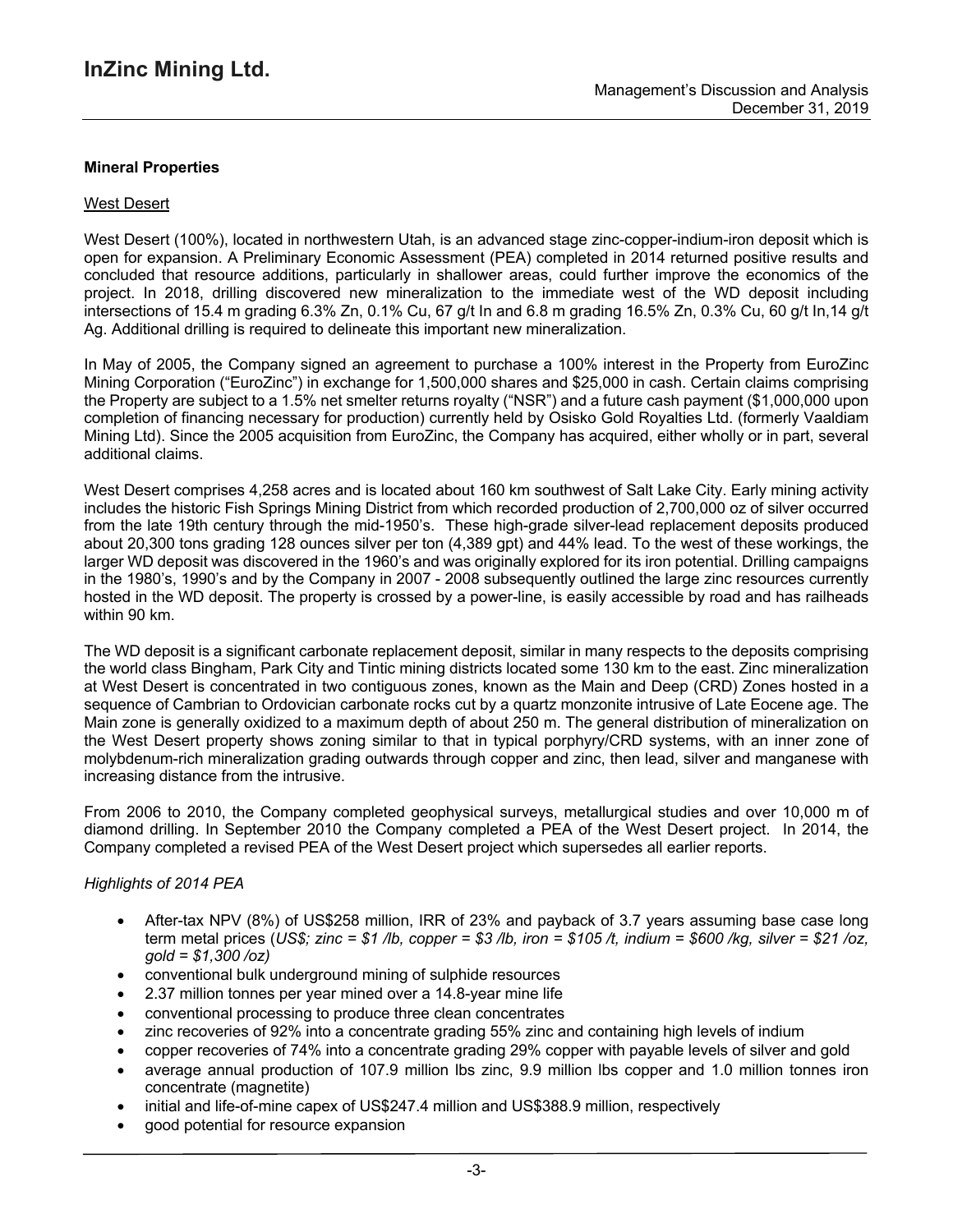### West Desert (cont'd…)

For additional information on the West Desert PEA please refer to the Company's press release dated April 1, 2014 and the Company's report entitled "Technical Report on the West Desert Zinc-Copper-Indium-Magnetite Project, Preliminary Economic Assessment, Juab County, Utah" at www.inzincmining.com or www.sedar.com.

Note: The PEA is considered preliminary in nature. It includes Inferred mineral resources that are considered too *speculative to have the economic considerations applied that would enable classification as mineral reserves. There* is no certainty that the conclusions within the PEA will be realized. Mineral resources that are not mineral reserves *do not have demonstrated economic viability.*

### *2018 Programs*

In April 2018, the Company commenced diamond drilling. Geophysical surveys, completed in January 2018, supported target selection and corresponding drill hole locations over the exploration area.

On June 6, 2018 and August 27, 2018, the Company reported results of the drill program. The Company completed five deep holes totaling 3,279 m which focused on exploration and expansion of the large zinc resources outlined in the West Desert PEA.

### *Highlights of the 2018 Drill Program*

- Drill hole WD18-01, drilled west of the existing deposit, intersected a thick interval of 15.4 m of 6.3% Zn, 0.1% Cu and 67 g/t In at 340 m below surface and approximately 60 m west of the known boundary of the existing sulphide resources.
- WD18-05, drilled below WD18-01, intersected shallow, high grade sulphide mineralization over 6.8 m averaging 16.5% Zn, 0.3% Cu, 60 g/t In and 14 g/t Ag at a downhole depth of 142 m. The hole was drilled to the west of existing sulphide resources.
- WD18-02, drilled to the east of the existing resources and 400 m to the east of WD18-01, intersected multiple, narrow high grade zones including 1.5 m of 11.6% Zn, 0.1% Cu, 4 g/t In and 53 g/t Ag and established the eastward expansion potential of the CRD (Deep) zone by 175 m to the east.
- WD18-03, drilled 1.27 km to the east of WD18-01, intersected high grade silver mineralization 320 m beneath the historic Utah silver mine with a narrow intercept of 0.3 m of 1,402 g/t Ag, 1.2g/t Au and 44.5% Pb.
- WD18-04, drilled 120 m to the west of WD18-01, intersected 1.8 m of 8.6% Zn and 339  $q/t$  In at 206.7 m downhole in a thick oxidized interval suggestive of deeper sulphide mineralization below.

The Company has received the necessary permits to complete an additional phase of drilling which is designed target the thicker higher grade western expansion potential discovered in the 2018 program.

#### *2020 Expenditure Requirements*

An estimated total of US\$33,000 is required in 2020 to keep the claims and leases comprising West Desert in good standing.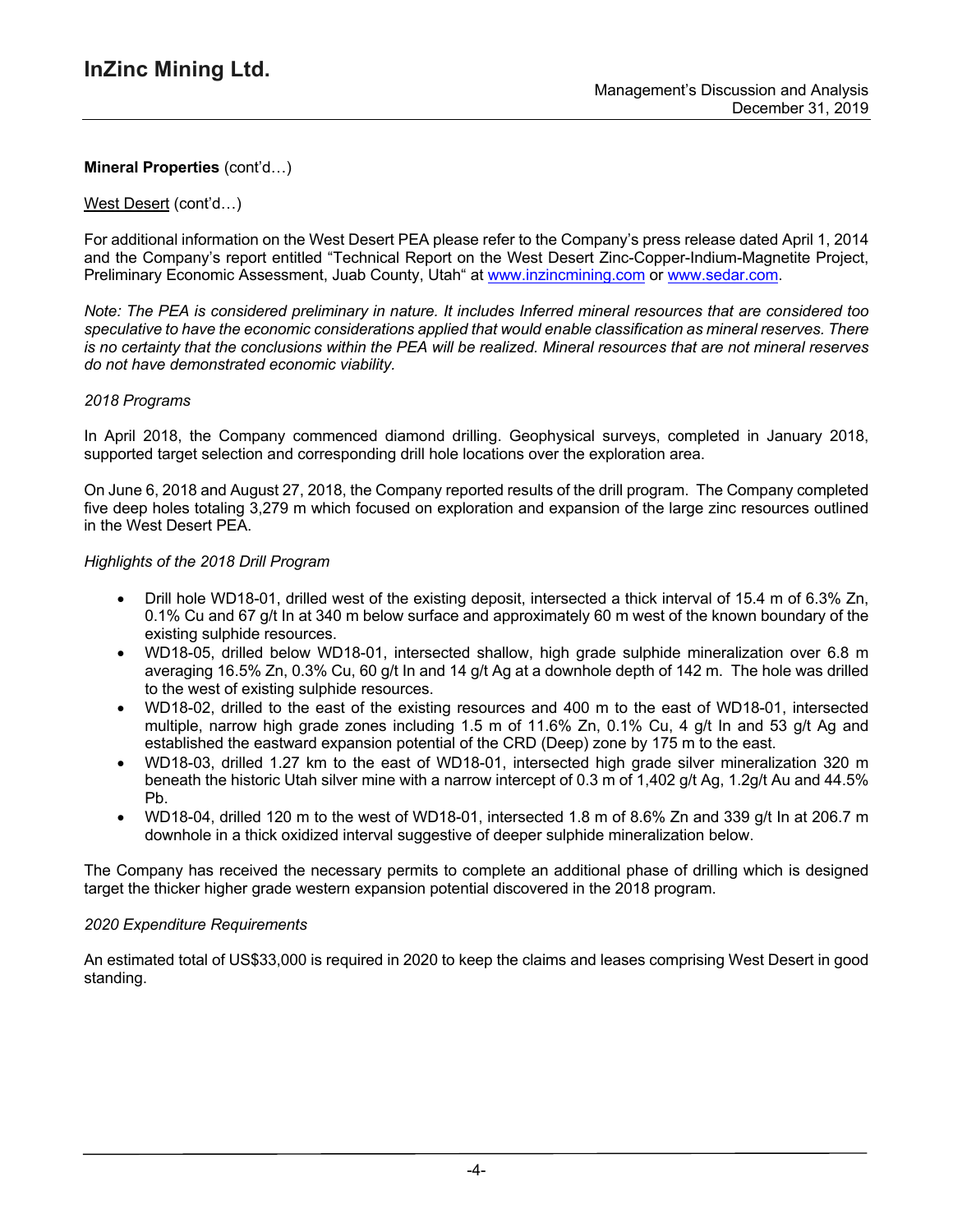## **Indy**

The Indy Sedex exploration project, located in central British Columbia, covers a 25 km strike length (11,000 Ha) of Cambrian to Mississippian aged sedimentary rocks with district scale discovery potential for Sedimentary Exhalative (Sedex) type deposits. Sedex deposits are rare, formed in clusters and only in certain sequences of sedimentary rocks in specific geologic periods. They represent some of the largest known zinc deposits in the world. In western North America, the best located Sedex deposits have now been depleted.

In 2018, an initial drill program discovered Sedex-type mineralization at one of four large areas of strongly anomalous soil geochemistry on the project. In 2019, to further evaluate this expansive property and prioritize the numerous areas of interest, the Company completed extensive soil geochemical sampling and mapping programs. Over 5 km of un-tested multi-element soil geochemical anomalies and associated pathfinder elements typical of Sedex type deposits are now defined.

Indy is located approximately 100 km southeast of the city of Prince George, British Columbia. The property is 85 km south of the CNR transcontinental railway and 65 km south of the Yellowhead highway at elevations ranging from 950 m to 1300 m. The property is accessed by well-maintained Forest Service roads.

On October 17, 2016, subsequently amended April 2, 2020, the Company entered into an option agreement to acquire a 100% interest in Indy from Pac Shield Resources Inc. ("PSR"), a private British Columbia company. The amendment is subject to TSX-V approval. Pursuant to the agreement with PSR, the Company has the option to earn a 100% interest over a five year period by making staged cash payments totaling \$315,000 (\$105,000 paid to date), issuing an aggregate of 2,100,000 shares (1,100,000 issued to date) and completing work commitments of \$2,600,000 (first, second, third, and fourth year work commitments totalling \$950,000 have been completed). In addition, a \$500,000 cash payment and the issuance of 500,000 shares of the Company will be made to PSR if the Company files a technical report establishing a 500,000,000 pound zinc resource on the property. A further \$500,000 cash payment will be made to PSR should the Company file a technical report establishing a 750,000,000 pound zinc resource on the property. The property is subject to a 1.0% NSR held by PSR (the "PSR NSR") and a 1.5% NSR held by Kerry Curtis, a director, Chairman of the Board and former interim Chief Executive Officer of the Company, and a director and the controlling shareholder of PSR. On exercise of the option and prior to completion of a feasibility study on the property, the Company has the right to purchase the PSR NSR for \$1,500,000.

## *Previous Activity*

Kennco staked the area in 1981 and between 1980 and 1982 located several zinc-lead-silver geochemical anomalies over a 6.5 km trend. Four short diamond drill holes on two selected geochemical targets were completed.

In 1988, Cominco optioned the property from Kennco and completed soil geochemistry programs outlining a fourth anomaly on the property. Five shallow, wide-spaced diamond drill holes drilled by Cominco in 1989 targeted a portion of a high contrast soil anomaly (Anomaly B). All five holes intersected mineralization at estimated vertical depths less than 100 m over a 450 m long trend. Drill intersections ranged from 1.5 m to 19.7 m, grading from 1.9% to 8.9% zinc, 1.0 g/t to 55.6 g/t silver and 0.04% to 2.4% lead. True widths of these intersections are not known and in some cases core recoveries were less than 50%.

Cominco returned the property to Kennco post 1991, after which only minor activities are recorded.

## *InZinc Programs*

In 2017, the Company completed initial soil geochemical surveys, geological mapping and prospecting in the Anomaly B and C areas.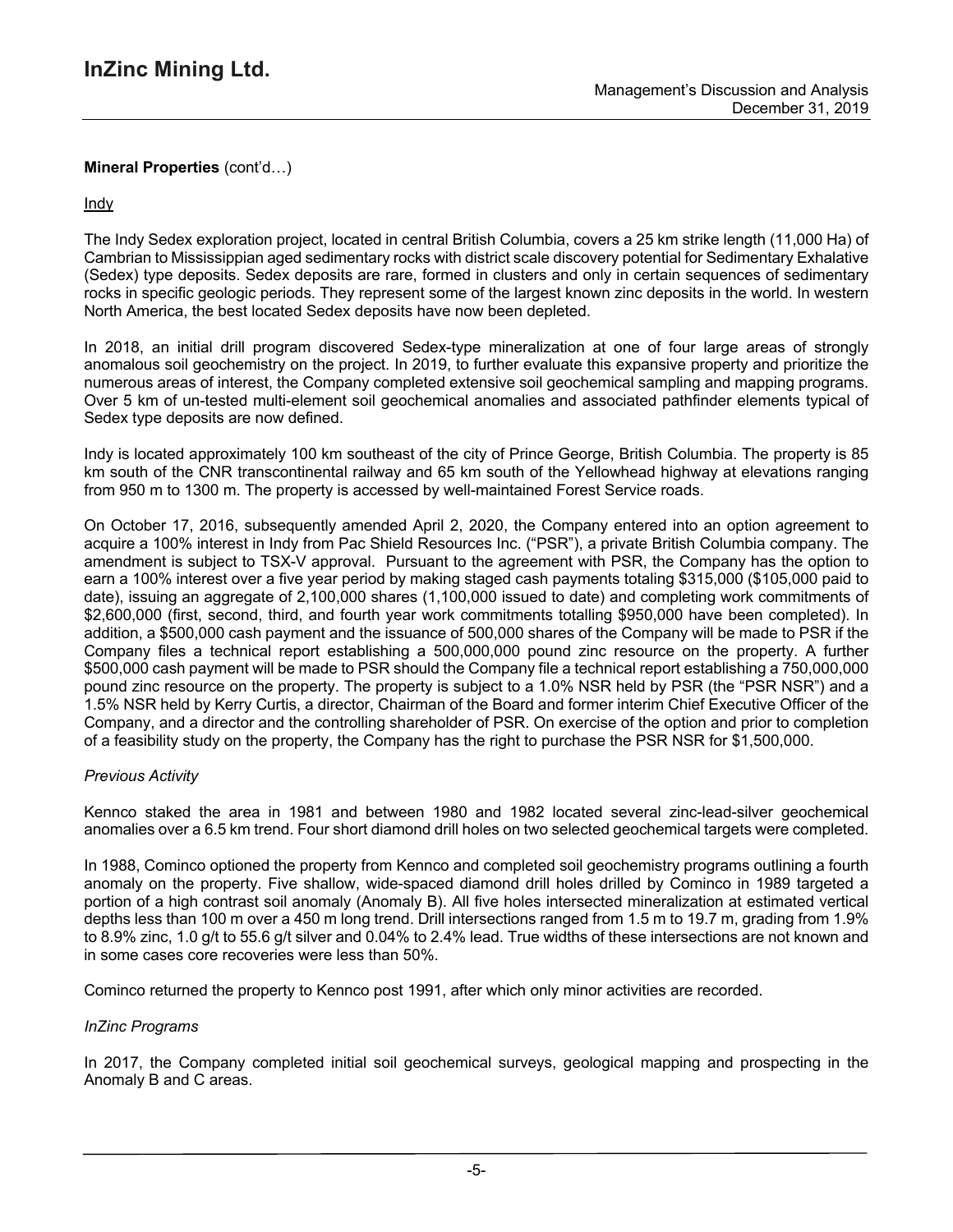Indy (cont'd…)

*InZinc Programs* (cont'd…)

Additional geochemical surveys were completed in mid-August 2018, prior to an initial diamond drill program (1270 m in eleven drill holes) which was completed in September 2018. The program focused on testing anomalous soil geochemistry with shallow drill holes located in the southern portion of Anomaly B.

In November 2018, the company announced the discovery of shallow, high grade zinc sulphide mineralization in drill hole IB18-009 at the B-9 zone. Significant drill intersections from the 2018 drill program include:

### **B-9 Zone 2018 Drilling – Selected Highlights**

- 12.33% Zn, 2.98% Pb, 24.46 g/t Ag over 6.29 m at 60 m below surface in hole IB18-009
- 5.76% Zn, 0.48% Pb, 3.41 g/t Ag over 6.73 m at 56 m below surface in hole IB18-008
- 4.49% Zn, 1.13% Pb, 7.32 g/t Ag over 4.28 m at 27 m below surface and
- 2.24% Zn, 0.83% Pb, 5.23 g/t Ag over 5.38 m at 33 m below surface and
- 3.50% Zn, 0.66% Pb, 4.59 g/t Ag over 4.57 m at 37 m below surface in Hole IB18-002
- 9.26% Zn, 2.43% Pb, 17.98 g/t Ag over 3.05 m at 23 m below surface in hole IB18-003\*
- 3.88% Zn, 1.34% Pb, 8.90 g/t Ag over 3.99 m at 29 m below surface in hole IB18-006

Note: Drilled intersections are apparent width only. The intersections in IB18-002 are separated by lost core/no recovery. \*Low core *recoveries.*

The potential extension of the mineralization intersected at the B-9 Zone is supported by multiple, untested, highcontrast soil geochemical trends which extend to the west, north and south of the area currently drilled. Depth potential of the B-9 mineralization also remains to be tested.

In late 2018, the Company increased its claim holdings to encompass an additional zinc-in-soil geochemical anomaly, called the Action anomaly. The Action anomaly was discovered by Noranda Exploration in 1989, returning high contrast zinc-in-soil geochemical samples over a trend of 800 m.

#### *2019 Programs*

From mid-June until late-August, extensive soil geochemical surveys (1,194 soils) to further outline, extend and prioritize the various anomalies were completed. Additional work included mapping and prospecting programs on priority targets. The results of these programs were announced in late September 2019. Highlights included the definition of a large new Sedex target called the Delta Horizon. The new target is located 5 km northwest of the B-9 Zone.

#### *2019 Program Summary - Large Exploration Targets*

- **Delta Horizon:** 659 B-horizon soil samples outline a 1.5 km long high contrast, multi-element geochemical anomaly defined by distinctive Sedex pathfinder elements and rock exposures.
- **Anomaly B:** 379 soil samples extended and defined the geochemical trends associated with the 2018 Sedex discovery area (B-9 Zone). Multiple, parallel Sedex style trends are now defined with an aggregate length of 2 km of which 90% remains untested by drilling.
- **Anomaly C:** expanded the high contrast, untested geochemical anomaly to a 750 m length.
- **Action Zone Reconnaissance:** 750 m length high contrast geochemical anomaly, untested and open for expansion.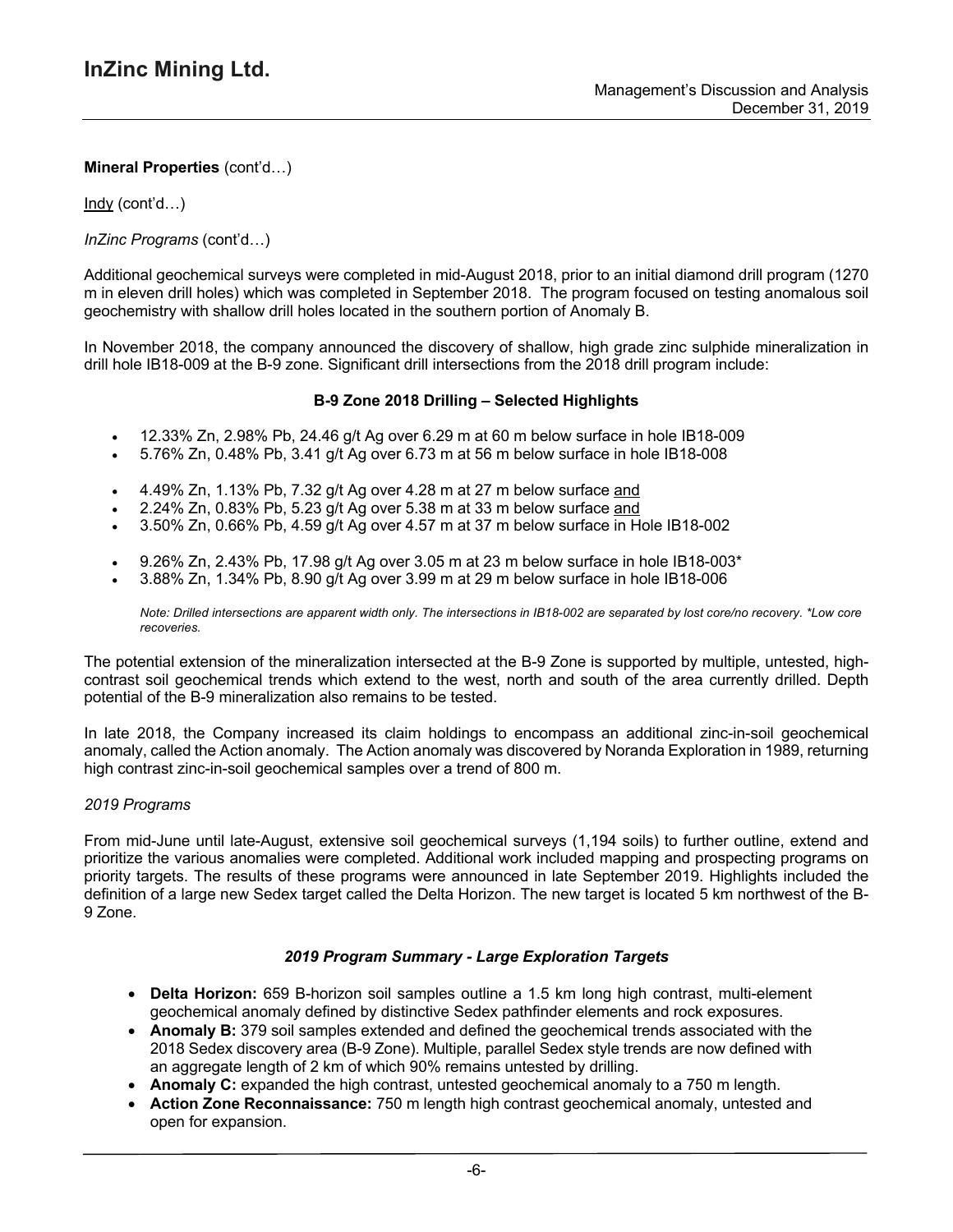Indy (cont'd…)

*2019 Programs* (cont'd…)

The 2019 program identified the distinctive geochemical signatures associated with Sedex deposits, in several potentially stacked horizons over the 7 km long main trend. The aggregate length of geochemical targets on the project now exceeds 5 km.

Exploration activities are permitted and monitored under a Multi-Year Access Bond ("MYAB") with the Government of British Columbia. Exploration expenditures are eligible for the BC Mineral Exploration Tax Credit ("BCMETC"). The 2018 claim, received in fiscal 2019, was \$197,910.

### *2020 Expenditure Requirements*

Under the terms of the Indy option agreement, additional property expenditures of \$325,000 are required on or before January 29, 2020. These requirements have been met.

## PX

In fiscal year 2018, the Company acquired, via staking, 126 mining claims located in Utah, USA. PX is a grassroots exploration stage project.

### *Programs*

Various geochemical studies were completed in 2018 supporting the concept of a covered intrusive. In addition, an IP orientation survey was completed in late 2018. In September 2019, the tenure was reduced.

#### *2020 Expenditure Requirements*

An estimated total of US\$9,000 is required in 2020 to keep the claims and leases comprising PX in good standing.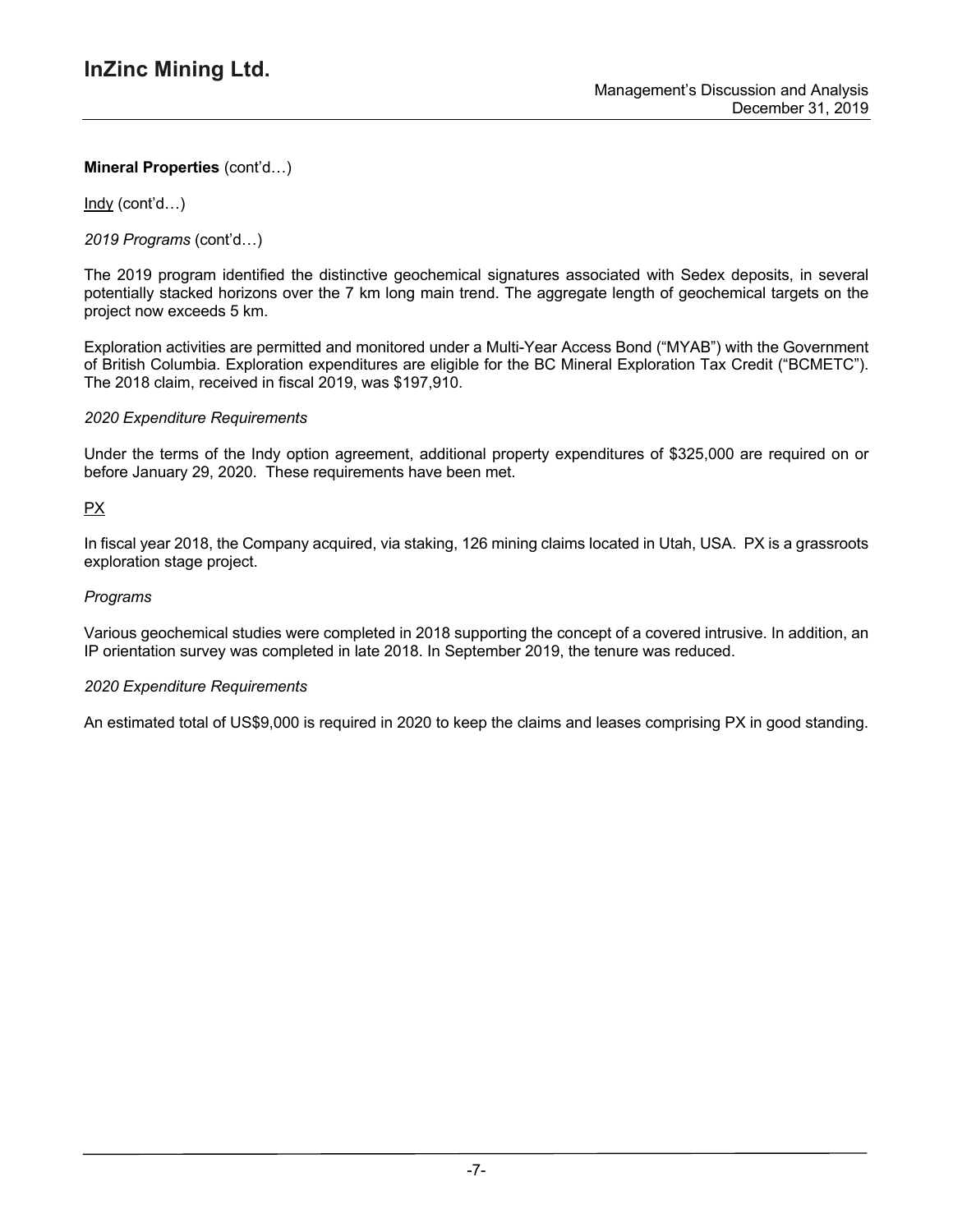# **Summary of Exploration Activities**

The following table represents expenditures incurred on the exploration and evaluation assets during the year ended December 31, 2019:

|                                                                        | <b>West Desert</b>       | <b>PX</b>                | Indy          | <b>Total</b>  |
|------------------------------------------------------------------------|--------------------------|--------------------------|---------------|---------------|
| <b>Acquisition costs</b>                                               |                          |                          |               |               |
| Balance, December 31, 2018                                             | \$<br>394,127            | \$<br>35,066             | \$<br>148,763 | \$<br>577,956 |
| Additions during the year:                                             |                          |                          |               |               |
| Cash payments                                                          |                          |                          | 25,000        | 25,000        |
| Shares issued                                                          |                          |                          | 12,000        | 12,000        |
|                                                                        |                          |                          | 37,000        | 37,000        |
| Balance, December 31, 2019                                             | 394,127                  | 35,066                   | 185,763       | 614,956       |
| <b>Deferred exploration costs</b>                                      |                          |                          |               |               |
| Balance, December 31, 2018                                             | 6,943,949                | 72,846                   | 735,716       | 7,752,511     |
| Additions during the year:                                             |                          |                          |               |               |
| Air support                                                            |                          |                          | 35,416        | 35,416        |
| Analytical                                                             |                          |                          | 18,447        | 18,447        |
| Claims maintenance                                                     | 48,265                   | 11,843                   |               | 60,108        |
| Communication                                                          | 1,433                    |                          | 1,843         | 3,276         |
| <b>Drilling</b>                                                        |                          |                          | 75,230        | 75,230        |
| Engineering                                                            |                          |                          | 14,035        | 14,035        |
| Equipment and supplies                                                 | 5,709                    |                          | 17,516        | 23,225        |
| Geochemistry                                                           |                          |                          | 3,400         | 3,400         |
| Personnel                                                              | 2,388                    |                          | 117,389       | 119,777       |
| Room and board                                                         | 1,258                    |                          | 28,156        | 29,414        |
| Travel                                                                 |                          |                          | 2,772         | 2,772         |
|                                                                        | 59,053                   | 11,843                   | 314,204       | 385,100       |
| Balance, December 31, 2019                                             | 7,003,002                | 84,689                   | 1,049,920     | 8,137,611     |
| <b>BC</b> mineral exploration tax credit<br>Balance, December 31, 2018 |                          |                          | (22, 805)     | (22, 805)     |
| Additions during the year:                                             |                          |                          |               |               |
| Cash received                                                          | $\overline{\phantom{a}}$ | $\overline{\phantom{a}}$ | (197, 910)    | (197, 910)    |
| Balance, December 31, 2019                                             |                          | $\overline{a}$           | (220, 715)    | (220, 715)    |
| Total, December 31, 2019                                               | \$7,397,129              | \$<br>119,755            | \$1,014,968   | \$8,531,852   |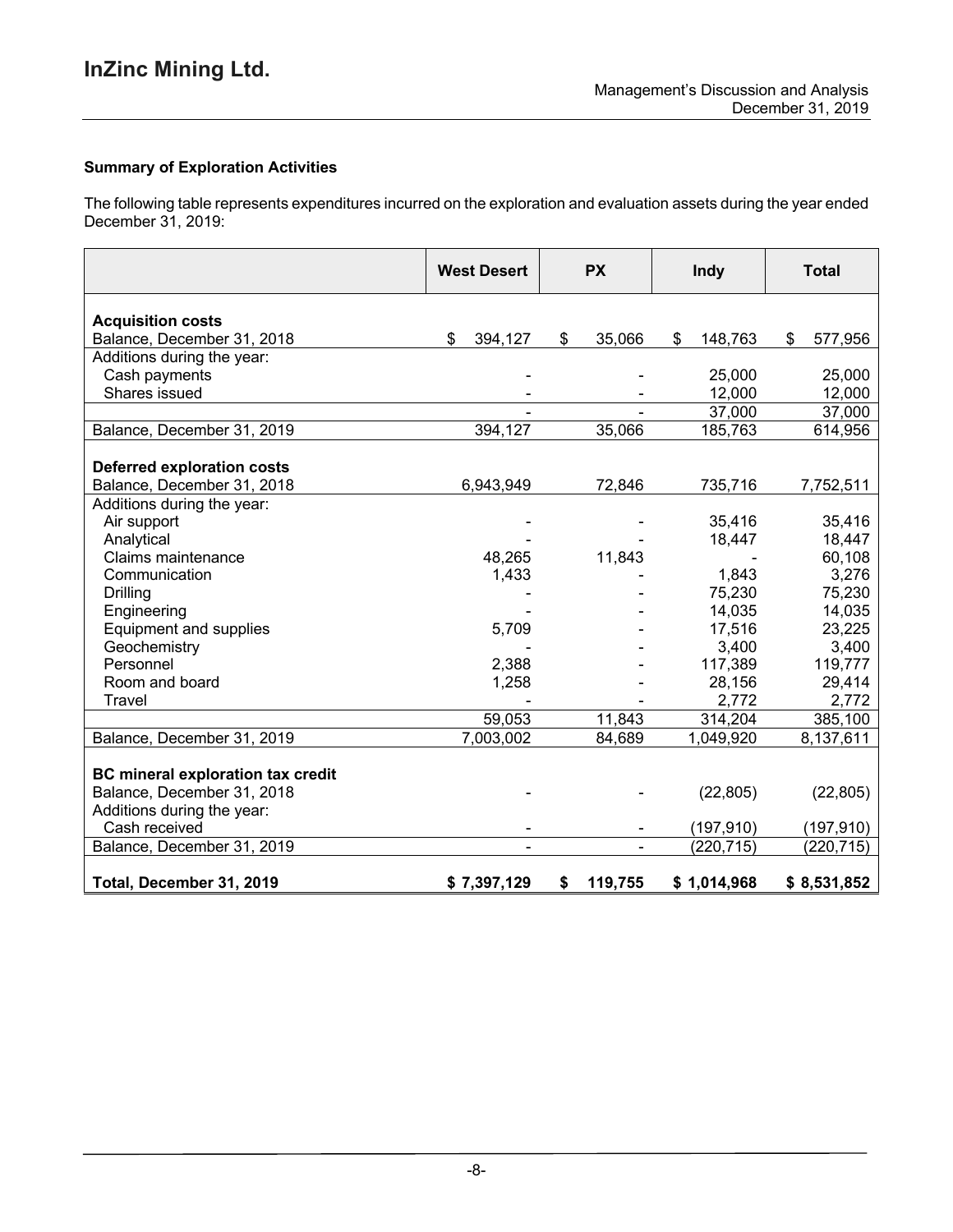## **Selected Annual Information**

The following financial data, which has been prepared in accordance with IFRS, is derived from the Company's financial statements for the year ended December 31, 2019, 2018, and 2017:

|                             |                          | 2019             | 2018             |                            | 2017       |
|-----------------------------|--------------------------|------------------|------------------|----------------------------|------------|
| Loss                        | Total                    | \$<br>(227, 758) | \$<br>(462, 460) | \$                         | (600, 585) |
|                             | Per Share <sup>(1)</sup> | \$<br>(0.00)     | \$<br>(0.00)     | \$                         | (0.01)     |
| Loss and Comprehensive Loss | Total                    | \$<br>(228, 237) | \$<br>(463, 355) | \$                         | (600, 794) |
|                             | Per Share <sup>(1)</sup> | \$<br>(0.00)     | \$<br>(0.00)     | $\boldsymbol{\mathsf{\$}}$ | (0.01)     |
| <b>Total Assets</b>         |                          | \$<br>9,147,224  | \$<br>9,135,288  | \$                         | 9,513,074  |
| <b>Working Capital</b>      |                          | \$<br>420,993    | \$<br>571,491    | \$                         | 3,326,939  |
| <b>Total Liabilities</b>    |                          | \$<br>30,918     | \$<br>86,848     | \$                         | 187,078    |

 $(1)$  basic and diluted

The Company's projects are at the exploration stage and have not generated any revenues. At December 31, 2019, the Company had not yet achieved profitable operations and has a deficit of \$9,309,315 (2018 - \$9,081,557). These losses resulted in a net loss per share for the year ended December 31, 2019 of \$0.00 (2018 - \$0.00).

The loss and comprehensive loss for the Company has varied from year to year, depending mainly on the amount of communication and investor relations activities, professional fees, exploration activity and whether or not stock options were issued.

#### **Selected Quarterly Information**

| <b>Quarter Ended</b> | <b>Revenue</b> |            | Loss and<br>comprehensive loss |           |    |        | <b>Net loss</b><br>per share (1) |  |
|----------------------|----------------|------------|--------------------------------|-----------|----|--------|----------------------------------|--|
| December 31, 2019    | \$             | Nil        |                                | (57, 291) | \$ | (0.00) |                                  |  |
| September 30, 2019   | \$             | Nil        |                                | (52, 530) | \$ | (0.00) |                                  |  |
| June 30, 2019        | \$             | Nil        | \$                             | (82, 246) | \$ | (0.00) |                                  |  |
| March 31, 2019       | \$             | Nil        | \$                             | (36, 170) | \$ | (0.00) |                                  |  |
| December 31, 2018    | \$             | Nil        |                                | (111,849) | \$ | (0.00) |                                  |  |
| September 30, 2018   | \$             | <b>Nil</b> | \$                             | (89,044)  | \$ | (0.00) |                                  |  |
| June 30, 2018        | \$             | Nil        | \$                             | (117,040) | \$ | (0.00) |                                  |  |
| March 31, 2018       | \$             | Nil        |                                | (145,422) | \$ | (0.00) |                                  |  |

*(1)* basic and diluted

#### **Results of Operations**

The loss and comprehensive loss for the year ended December 31, 2019 was \$228,237 or \$0.00 per share compared with a loss of \$463,355 or \$0.00 per share during the same period of 2018. The following discussion should be read in conjunction with the accompanying Financial Statements and related notes for the period.

The table below explains the significant changes in expenditures, not described above, for the year ended December 31, 2019 compared with December 31, 2018.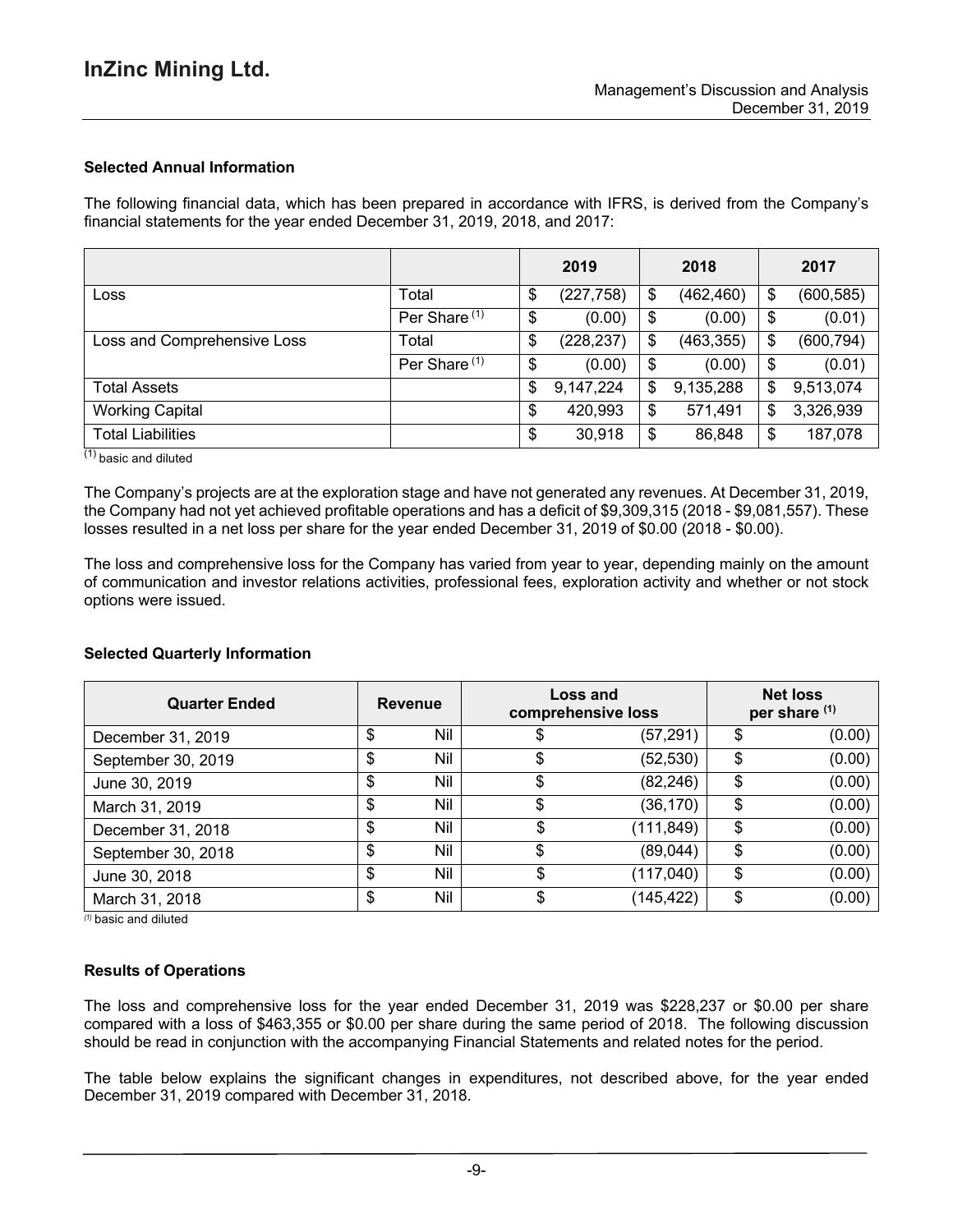$\overline{a}$ 

# **Results of Operations** (cont'd…)

| <b>Expense</b>                          | <b>Change in Expense</b> | <b>Explanation for Change</b>                                                                                                                                                                   |
|-----------------------------------------|--------------------------|-------------------------------------------------------------------------------------------------------------------------------------------------------------------------------------------------|
| Communication and<br>investor relations | Decrease of \$11,974     | Decrease is due to less investor relations being work<br>performed in the year and fewer new releases in the<br>current year as compared to the prior year.                                     |
| Office and<br>miscellaneous             | Decrease of \$47,308     | Decrease is due to fewer conferences being attended<br>during the current year, a result of reduced office and<br>administrative expenses in the current year as<br>compared to the prior year. |
| Professional fees                       | Decrease of \$22,236     | Decrease is due to a reduction in fees paid to the CFO<br>and fewer legal costs incurred compared to the prior<br>period.                                                                       |
| Property investigation<br>costs         | Decrease of \$33,365     | Decrease is due to the Company investigating and<br>acquiring PX during the prior period and no<br>comparable activity during the current period.                                               |
| Share-based<br>compensation             | Decrease of \$113,751    | Fewer incentive share options fully vested in the<br>current period as compared to options granted in the<br>prior period.                                                                      |

## **Current Quarter**

The loss and comprehensive loss for the three months ended December 31, 2019 was \$57,291 or \$0.00 per share compared with a loss of \$111,848 or \$0.00 per share during the same quarter of 2018. The following discussion should be read in conjunction with the accompanying Financial Statements and related notes for the period.

The table below explains the significant changes in expenditures, for the three months ended December 31, 2019 compared with December 31, 2018, not described above.

| <b>Expense</b>   | <b>Change in Expense</b> | <b>Explanation for Change</b>                                                                               |
|------------------|--------------------------|-------------------------------------------------------------------------------------------------------------|
| Foreign exchange | Decrease of \$10,210     | Decrease is a result of fluctuations in the exchange<br>rate of the USD dollar, compared to the CAD dollar. |
| Travel           | Decrease of \$1,610      | There was no management travel related to property<br>operations in the current period.                     |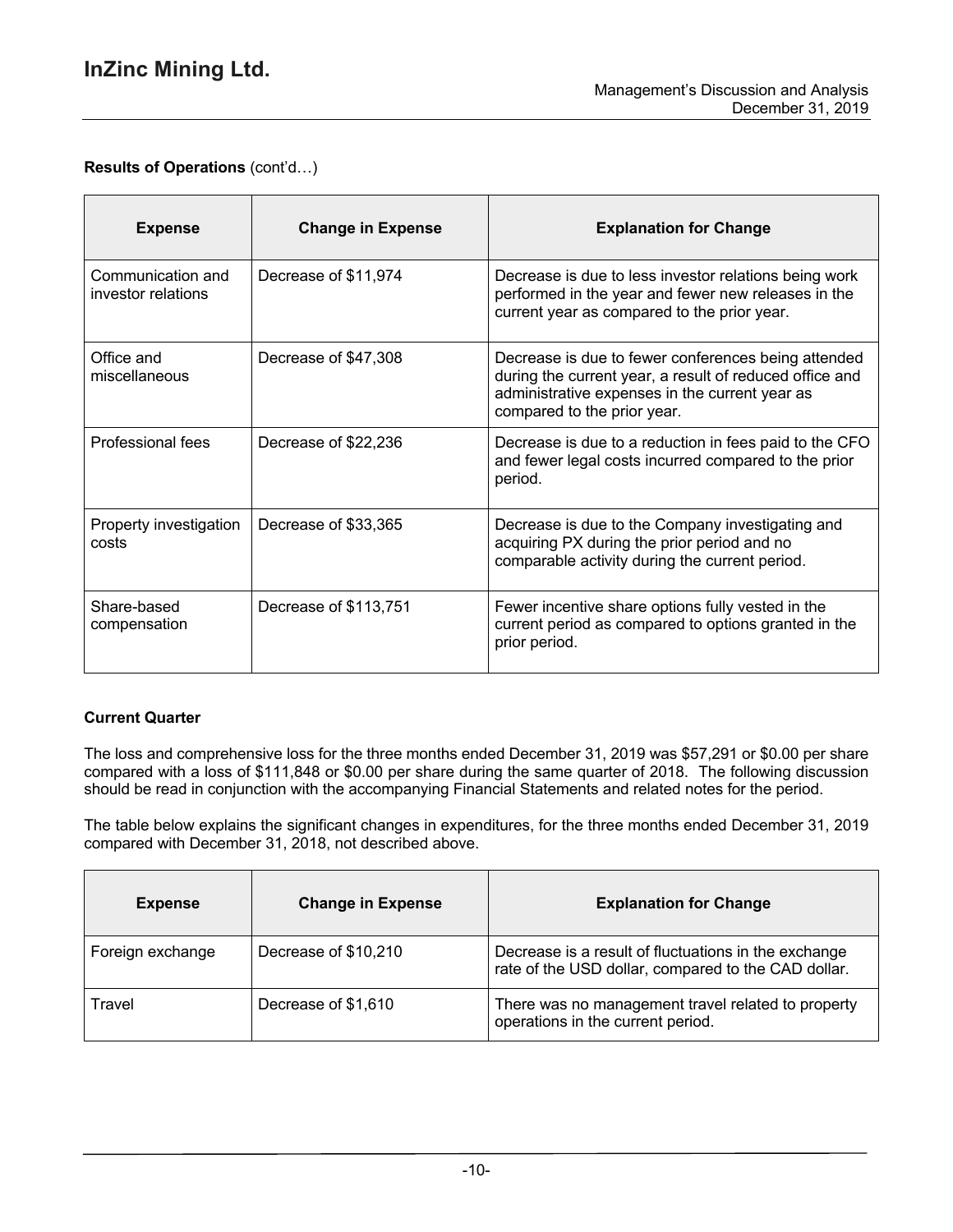## **Related Party Transactions**

The Company entered into the following transactions with related parties during the year ended December 31, 2019:

Summary of key management personnel compensation:

|                                                                                                                                                                                                                                                                                                      | For the year<br>ended<br>December 31.<br>2019             | For the year<br>ended<br>December 31.<br>2018        |
|------------------------------------------------------------------------------------------------------------------------------------------------------------------------------------------------------------------------------------------------------------------------------------------------------|-----------------------------------------------------------|------------------------------------------------------|
| Office and miscellaneous (Kerry Curtis)<br>Professional fees (Steve Vanry)<br>Share-based compensation (John Murphy)<br>Share-based compensation (Kerry Curtis)<br>Share-based compensation (Louis Montpellier)<br>Share-based compensation (Steve Vanry)<br>Share-based compensation (Wayne Hubert) | \$<br>19,500<br>4,807<br>7,692<br>4,807<br>3,843<br>7,692 | \$<br>18,000<br>30,000<br>10,998<br>10,998<br>39,524 |
|                                                                                                                                                                                                                                                                                                      | 48.341                                                    | \$<br>109.250                                        |

Included in rent is \$Nil (2018 - \$1,694) paid or accrued to a company formerly related to Steve Vanry, the chief financial officer.

Included in accounts payable and accrued liabilities are amounts owing to related parties of \$1,147 (December 31, 2018 - \$2,627).

## **Liquidity, Financial Position and Capital Resources**

The Company's liquidity and capital resources are as follows:

|                                          | December 31,<br>2019 |         | December 31,<br>2018 |         |
|------------------------------------------|----------------------|---------|----------------------|---------|
| Cash                                     | \$                   | 431,146 | \$                   | 597,620 |
| <b>Receivables</b>                       |                      | 2,242   |                      | 40,075  |
| Prepaids                                 |                      | 18,232  |                      | 19,874  |
| Marketable securities                    |                      | 291     |                      | 770     |
| Total current assets                     |                      | 451,911 | S                    | 658,339 |
| Accounts payable and accrued liabilities |                      | 30,918  | \$                   | 86,848  |
| Total current liabilities                |                      | 30,918  | \$                   | 86,848  |
|                                          |                      |         |                      |         |
| Working capital                          | \$.                  | 420,993 | \$                   | 571,491 |

The Company had a net working capital position of \$420,993 at December 31, 2019 compared with \$571,491 as at December 31, 2018. As at December 31, 2019, the Company had sufficient liquidity to meet its obligations for the next twelve months.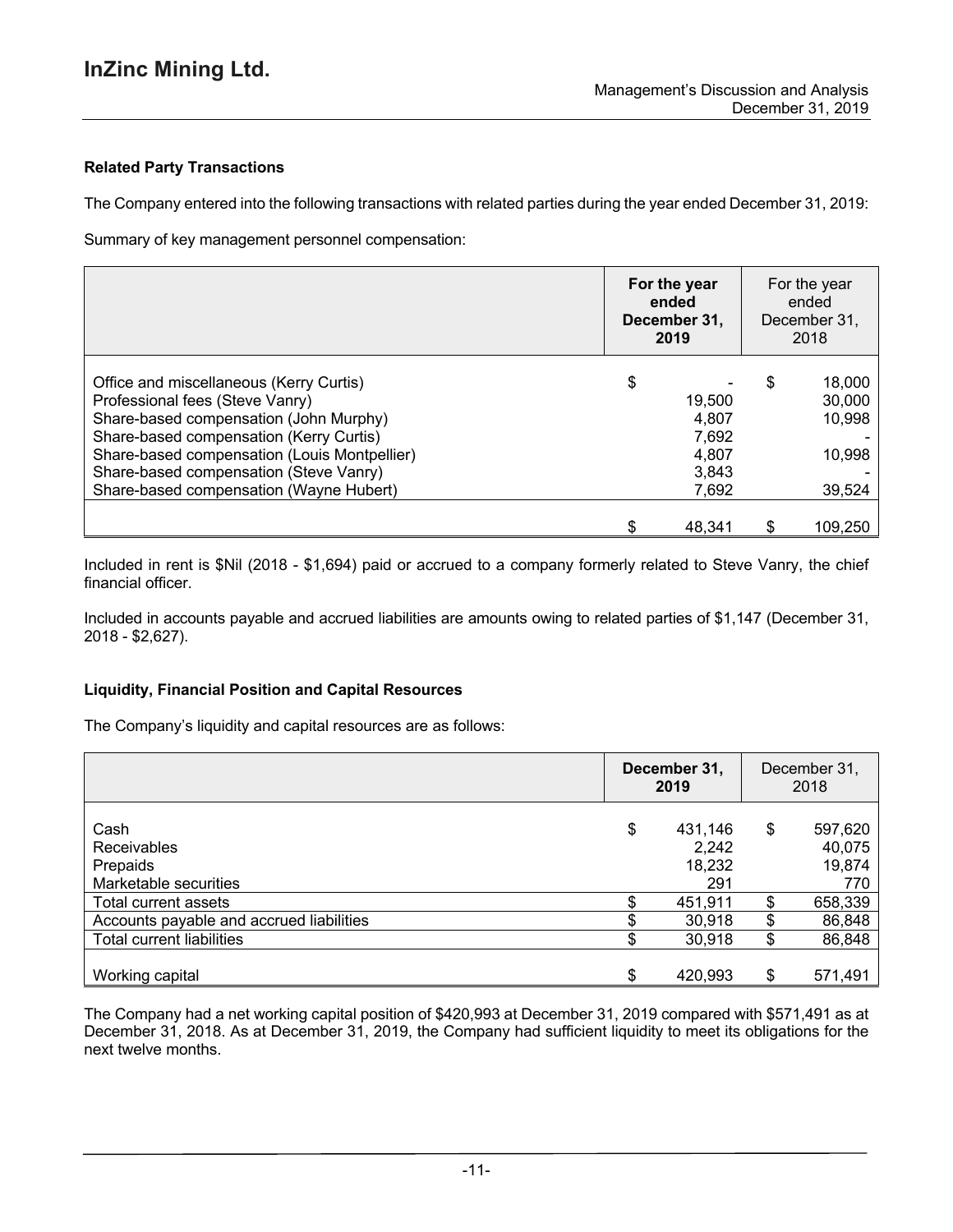## **Liquidity, Financial Position and Capital Resources** (cont'd…)

The Company had cash on hand of \$431,146 on December 31, 2019 (2018 - \$597,620). The source of cash in the current period was primarily due to the completion of a private placement that raised proceeds, net of finders and legal fees, of \$237,675 and receipt of the BCMETC of \$197,910. The primary use of cash during the period was the funding of operations of \$147,622 (2018 - \$388,886) and the acquisition and exploration of exploration and evaluation assets of \$454,437 (2018 - \$2,360,406).

The Company's general and administrative costs, exclusive of any management compensation or direct business costs such as acquisitions, field work or travel, are in the range of \$180,000 annually. These maintenance costs are typical for a public company of this nature and consist of stock exchange fees, legal fees, accounting and audit fees, transfer agent fees and general office expenses such as rent, insurance, basic administrative assistance and phone. As the Company has commenced further exploration of its properties, it may have an impact on general and administrative costs.

The Company has no known mineral reserves and is not in commercial production on any of its properties and accordingly, the Company does not generate cash from operations. The Company finances exploration activities by raising capital from equity markets from time to time.

### **Proposed Transactions**

There are no proposed transactions to be reported.

### **Risks and Uncertainties**

The business and operations of the Company are subject to numerous risks, many of which are beyond the Company's control. The Company considers the risks set out below to be some of the most significant to potential investors in the Company, but not all of the risks associated with an investment in securities of the Company. If any of these risks materialize into actual events or circumstances or other possible additional risks and uncertainties of which the Company is currently unaware or which it considers to be material in relation to the Company's business actually occur, the Company's assets, liabilities, financial condition, results of operations (including future results of operations), business and business prospects, are likely to be materially and adversely affected. In such circumstances, the price of the Company's securities could decline and investors may lose all or part of their investment.

#### History of losses

The Company has incurred net losses since inception and as of December 31, 2019, had an accumulated deficit of \$9,309,315.

#### No history of dividends

Since incorporation, the Company has not paid any cash or other dividends on its common stock and does not expect to pay such dividends in the foreseeable future, as all available funds will be invested primarily to finance its mineral exploration programs. The Company will need to achieve profitability prior to any dividends being declared.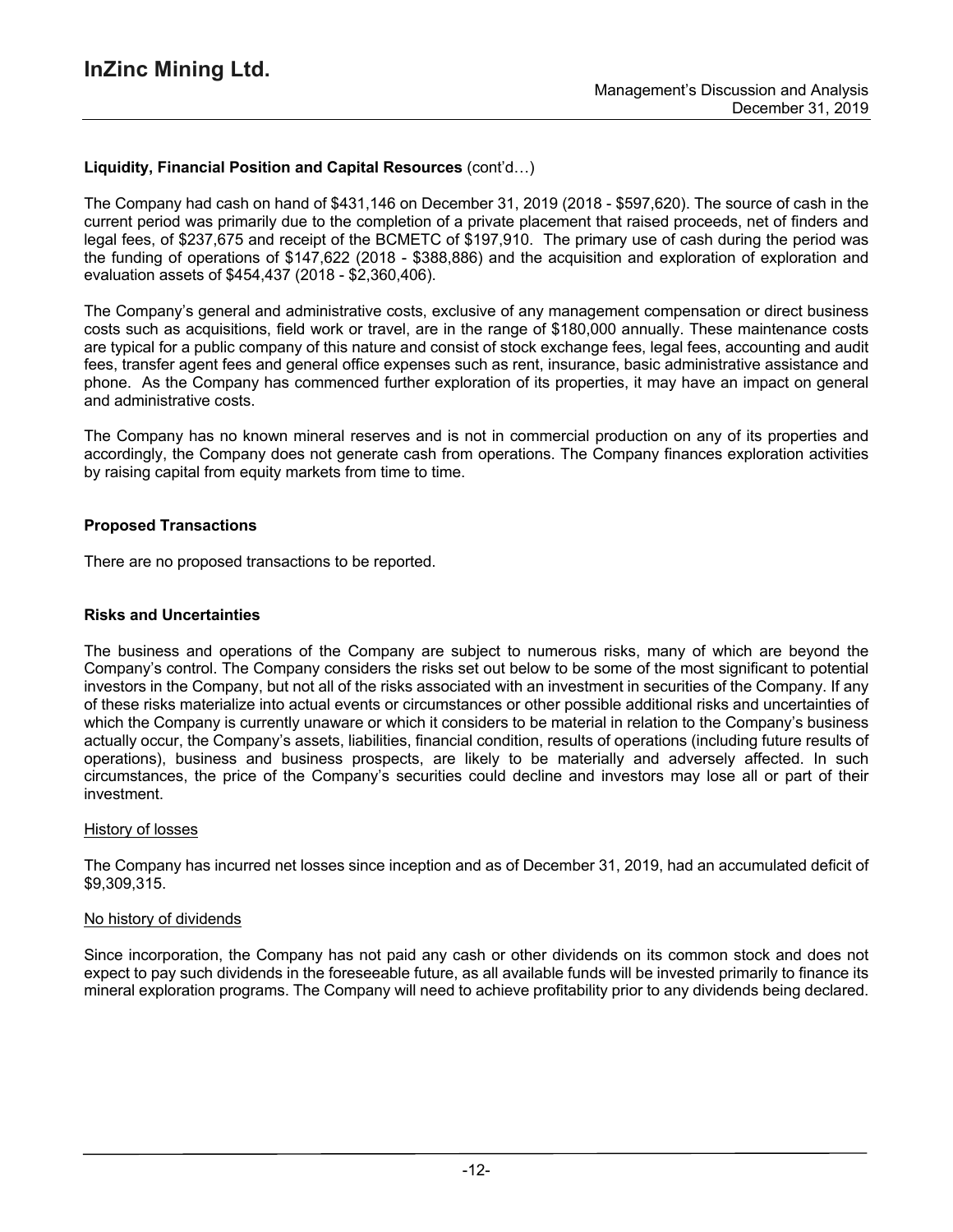## **Risks and Uncertainties** (cont'd…)

### Dilution

The Company does not generate any revenues and does not have sufficient financial resources to undertake by itself all of its planned expenditures. The Company has limited financial resources and has financed its operations primarily through the sale of securities such as common shares. The Company will need to continue its reliance on the sale of such securities for future financing, resulting in dilution to the Company's existing shareholders. The amount of additional funds required will depend largely on the success of the Company's exploration programs.

Further expenditures will depend on the Company's ability to obtain additional financing which may not be available under favourable terms, if at all.

#### Capital and liquidity risk

The amount of financial resources available to invest for the enhancement of shareholder value is dependent upon the size of the treasury, profitable operations, and willingness to utilize debt and issue equity. Due to the size of the Company, financial resources are limited and if the Company exceeds growth expectations or finds investment opportunities it may require debt or equity financing. There is no assurance that the Company will be able to obtain additional financial resources that may be required to successfully finance transactions or compete in its markets on favourable commercial terms.

#### Dependence on key personnel

Loss of certain members of the executive team or key operational leaders of the company could have a disruptive effect on the implementation of the Company's business strategy and the efficient running of day-to-day operations until their replacement is found. Recruiting personnel is time consuming and expensive and the competition for a professional is intense. The Company may be unable to retain its key employees or attract, assimilate, retain or train other necessary qualified employees, which may restrict its growth potential.

#### Mineral exploration

Mineral exploration is subject to a high degree of risk, which even a combination of experience, knowledge and careful evaluation may fail to overcome. These risks may be even greater in the Company's case given its formative stage of development. Furthermore, exploration activities are expensive and seldom result in the discovery of a commercially viable resource. There is no assurance that the Company's exploration will result in the discovery of an economically viable mineral deposit.

#### **Preliminary Economic Assessments**

Preliminary Economic Assessments are considered to be preliminary in nature. They include inferred mineral resources that are considered too speculative to have the economic considerations applied that would enable their classification as mineral reserves. There is no certainty that the conclusions within a Preliminary Economic Assessment will be realized. Mineral resources that are not mineral reserves do not have demonstrated economic viability.

#### Management of industry risk

The Company is engaged primarily in mineral exploration and manages related industry risk issues directly. The Company's mineral exploration activities expose it to potential environmental liability risk. It is management's policy to review environmental compliance and exposure on an ongoing basis. The Company follows industry standards and specific project environmental requirements. The Company is currently in the exploration stage on its property interests and has not determined whether significant site recovery costs will be required. Management is not aware of and does not anticipate any significant environmental remediation costs or liabilities in respect of its current operations.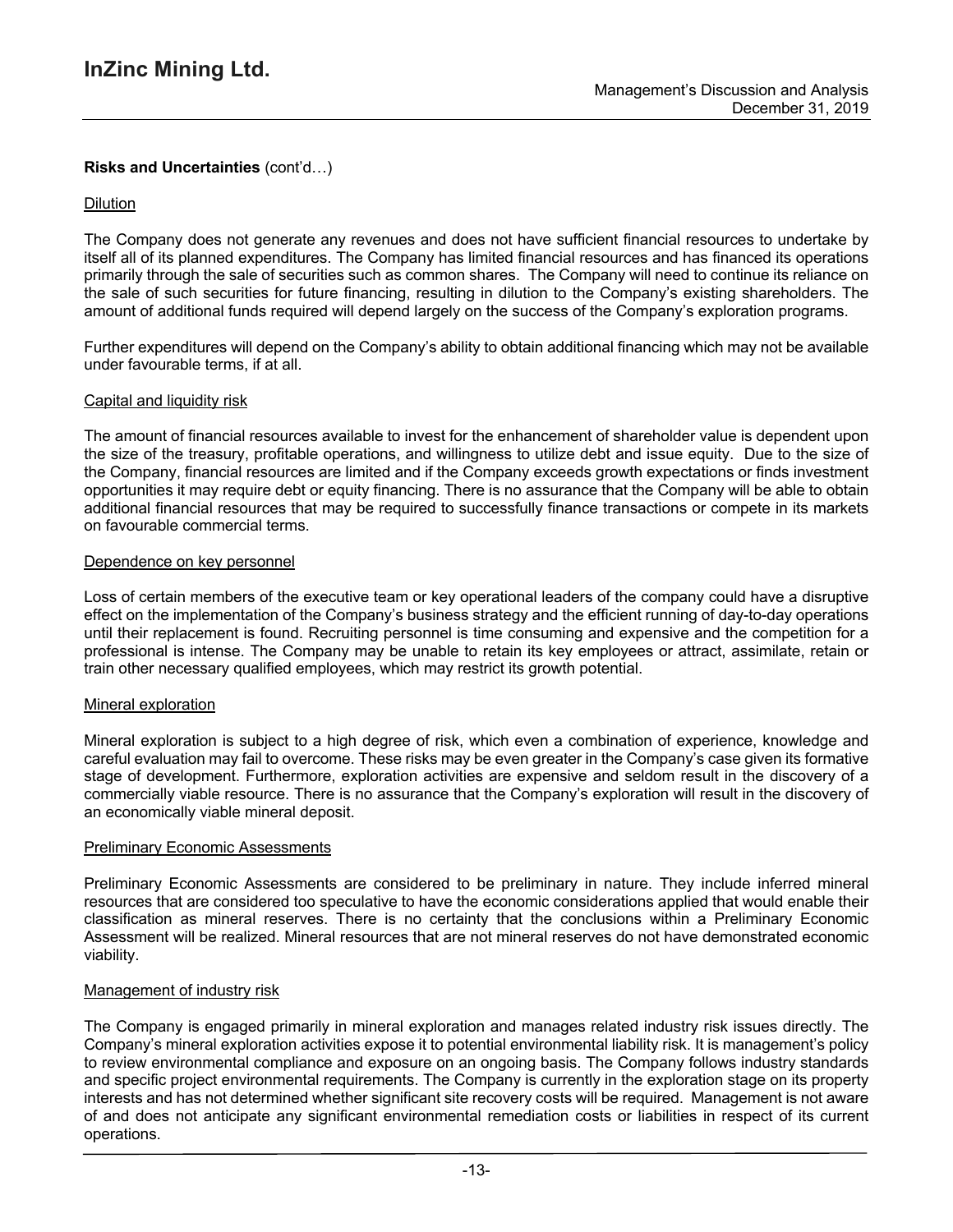## **Risks and Uncertainties** (cont'd…)

### Commodity and equity prices

The Company has exposure to price risk with respect to commodity and equity prices. Equity price risk is defined as the potential adverse impact on the Company's earnings due to movements in individual equity prices or general movements in the level of the stock market. Commodity price risk is defined as the potential adverse impact on earnings and economic value due to commodity price movements and volatilities.

## Other risks

The Company will need additional funding to complete its short and long term objectives. The ability of the Company to raise such financing in the future will depend on the prevailing market conditions, as well as the business performance of the Company. Current global financial conditions have been subject to increased volatility which has negatively impacted access to public financing. There can be no assurances that the Company will be successful in its efforts to raise additional financing on terms satisfactory to the Company. The market price of the Company's shares at any given point in time may not accurately reflect value. If adequate funds are not available or not available on acceptable terms, the Company may not be able to take advantage of opportunities, to develop new projects or to otherwise respond to competitive pressures.

The Company is dependent upon the services of key executives, including the Chief Executive Officer. Certain directors and officers of the Company also serve as directors and/or officers of other companies involved in mineral exploration and development and, consequently, there exists the possibility for such directors and officers to be in a position of conflicts of interest.

The Company's business and operations could be adversely affected by the outbreak of an epidemic or a pandemic or other health crises, including the recent outbreak of COVID-19. On January 30, 2020, the World Health Organization declared the outbreak a global health emergency, and on March 20, 2020 the governments of Canada and the USA closed their borders to non-essential travel. The Canadian government has enacted 14 days of mandatory quarantine for any person entering Canada by air, sea or land. Global government actions, including these restrictive measures in Canada, along with market uncertainty could cause an economic slowdown resulting in a decrease in the demand for metals and have a negative impact on metal prices, as well as possible disruptions to global supply chains. While these effects are expected to be temporary, the duration of the business disruptions internationally and related financial impact cannot be reasonably estimated at this time.

## **Critical Accounting Estimates**

The preparation of these consolidated financial statements in conformity with IFRS requires management to make certain estimates, judgments and assumptions that affect the reported amounts of assets and liabilities at the date of the consolidated financial statements and the reported expenses during the period.

Although management uses historical experience and its best knowledge of the amount, events or actions to form the basis for judgments and estimates, actual results may differ from these estimates.

Estimates are made when applying accounting policies. The critical estimates that have the most significant effects on the amounts recognized in the consolidated financial statements are as follows: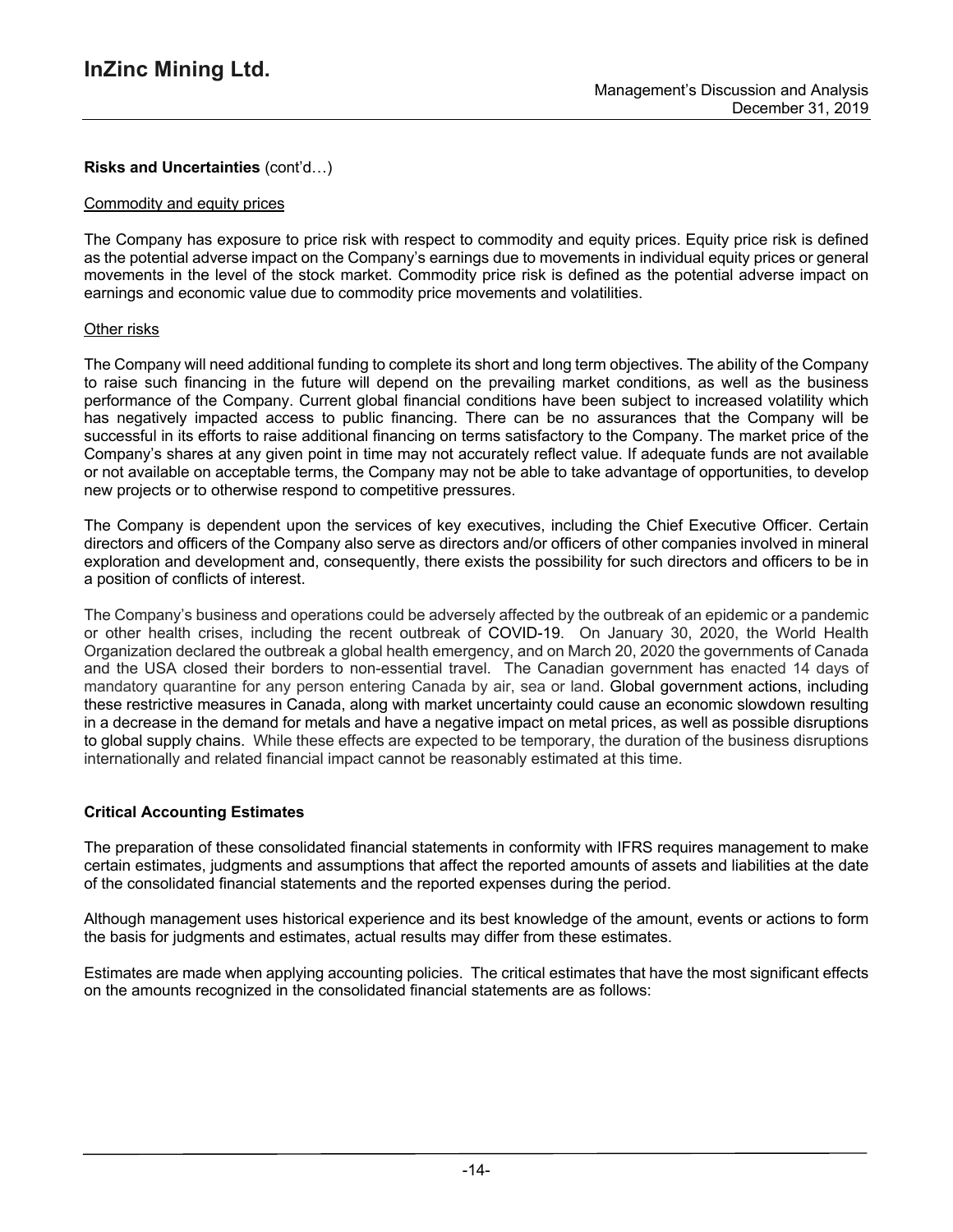## **Critical Accounting Estimates** (cont'd…)

#### Economic recoverability and probability of future economic benefits of exploration and evaluation assets

Management has determined that exploration, evaluation, and related costs incurred which were capitalized may have future economic benefits and may be economically recoverable. Management uses several criteria in its assessments of economic recoverability and probability of future economic benefits including, geologic and other technical information, a history of conversion of mineral deposits with similar characteristics to its own properties to proven and probable mineral reserves, the quality and capacity of existing infrastructure facilities, evaluation of permitting and environmental issues and local support for the project.

#### Valuation of share-based compensation

The Company uses the Black-Scholes Option Pricing Model for valuation of share-based compensation. Option pricing models require the input of subjective assumptions including expected price volatility, interest rate, and forfeiture rate. Changes in the input assumptions can materially affect the fair value estimate and the Company's earnings and equity reserves.

### **New Accounting Policies Adopted**

### IFRS 16, Leases

IFRS 16 requires lessees to recognize a lease liability reflecting future lease payments and a "right-of-use asset" for virtually all lease contracts, and to record it on the statement of financial position, except with respect to lease contracts that meet limited exception criteria. There was no impact on the consolidated financial statements as a result of adopting this standard.

## **Off-Balance Sheet Arrangements**

The Company does not have any off-balance sheet arrangements.

## **Financial Instruments and Risk Management**

Financial instruments measured at fair value are classified into one of three levels in the fair value hierarchy according to the relative reliability of the inputs used to estimate the fair values. The three levels of the fair value hierarchy are:

- Level 1 Unadjusted quoted prices in active markets for identical assets or liabilities;
- Level 2- Inputs other than quoted prices that are observable for the asset or liability either directly or indirectly; and
- Level 3 Inputs that are not based on observable market data.

Cash and marketable securities are measured at fair value using level 1 inputs. The value of receivables, reclamation deposits, and accounts payable and accrued liabilities approximates their carrying values.

#### Financial risk factors

The Company is exposed to a variety of financial risks by virtue of its activities including credit, liquidity, interest rate, foreign currency, and price risk.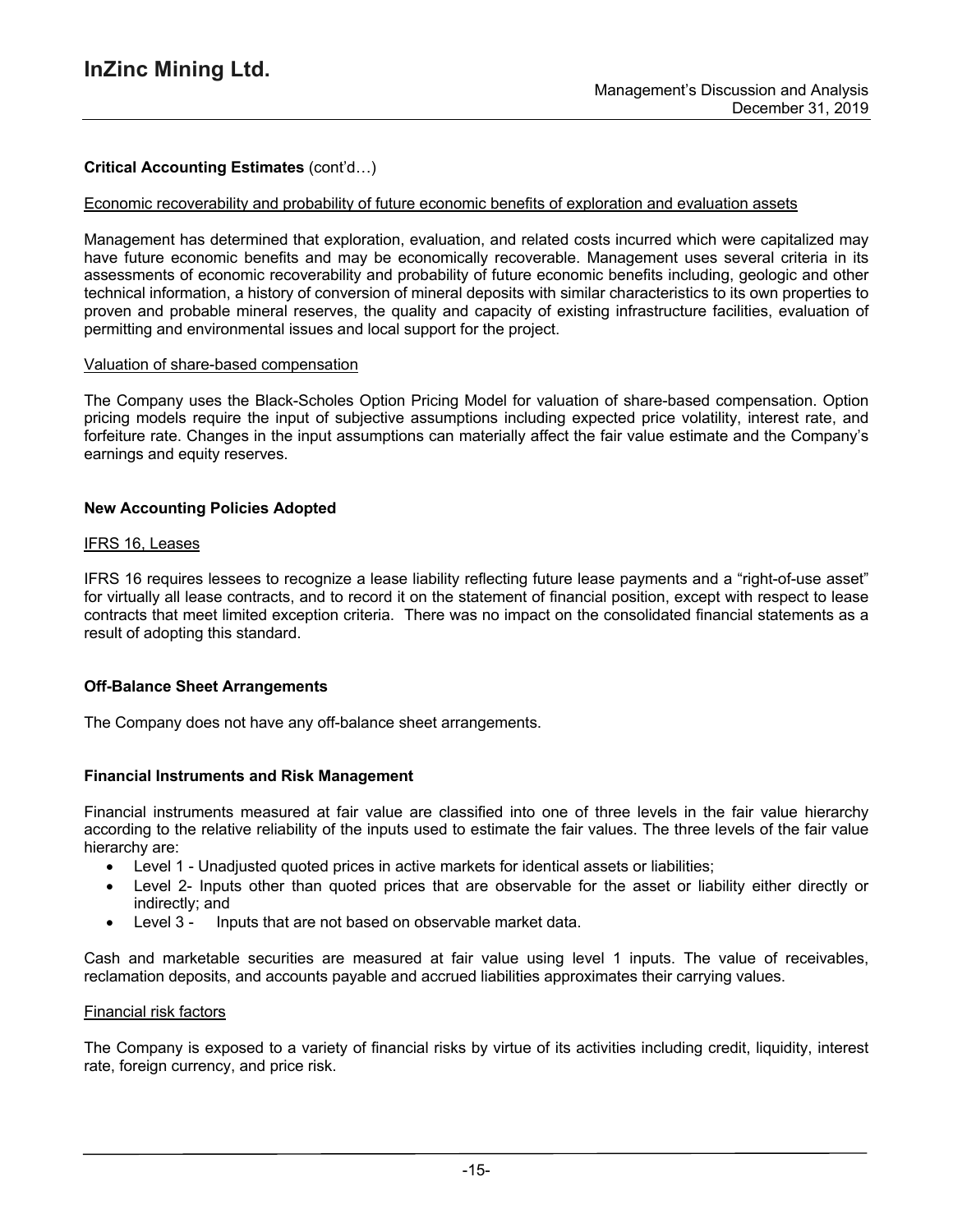## **Financial Instruments and Risk Management** (cont'd…)

### Financial risk factors (cont'd…)

## *Credit risk*

The Company is exposed to industry credit risks arising from its cash holdings and receivables. The Company manages credit risk by placing cash with major Canadian financial institutions. The Company's receivables are due from the Federal Government of Canada. Management believes that credit risk related to these amounts is nominal.

### *Liquidity risk*

Liquidity risk is the risk that the Company will not have sufficient funds to meet its financial obligations when they are due. To manage liquidity risk, the Company reviews additional sources of capital and financing to continue its operations and discharge its commitments as they become due.

### *Interest rate risk*

Interest rate risk is the risk that the fair value of future cash flows of a financial instrument will fluctuate because of changes in market interest rates. The Company is not exposed to interest rate risk as it does not have any significant financial instruments with interest rates, with the exception of cash. Interest earned on cash is based on prevailing bank account interest rates, which may fluctuate. A 1% change in interest rates would result in a nominal difference for the year ended December 31, 2019.

### *Foreign currency risk*

The Company is exposed to foreign currency risk on fluctuations related to cash and accounts payables and accrued liabilities that are denominated in United States Dollars. A 10% change in foreign exchange rates would result in a nominal difference for the year ended December 31, 2019.

#### *Price risk*

The Company has limited exposure to price risk with respect to commodity and equity prices. Equity price risk is defined as the potential adverse impact on the Company's earnings due to movements in individual equity prices or general movements in the level of the stock market. Commodity price risk is defined as the potential adverse impact on earnings and economic value due to commodity price movements and volatilities.

#### **Subsequent events**

The following event occurred subsequent to December 31, 2019 and is not disclosed elsewhere in this MD&A:

• the World Health Organization declared coronavirus COVID-19 a global pandemic. This contagious disease outbreak, which has continued to spread, and any related adverse public health developments have adversely affected workforces, economies, and financial markets globally, potentially leading to an economic downturn. It is not possible for the Company to predict the duration or magnitude of the adverse results of the outbreak and its effects on the Company's business or results of operations at this time.